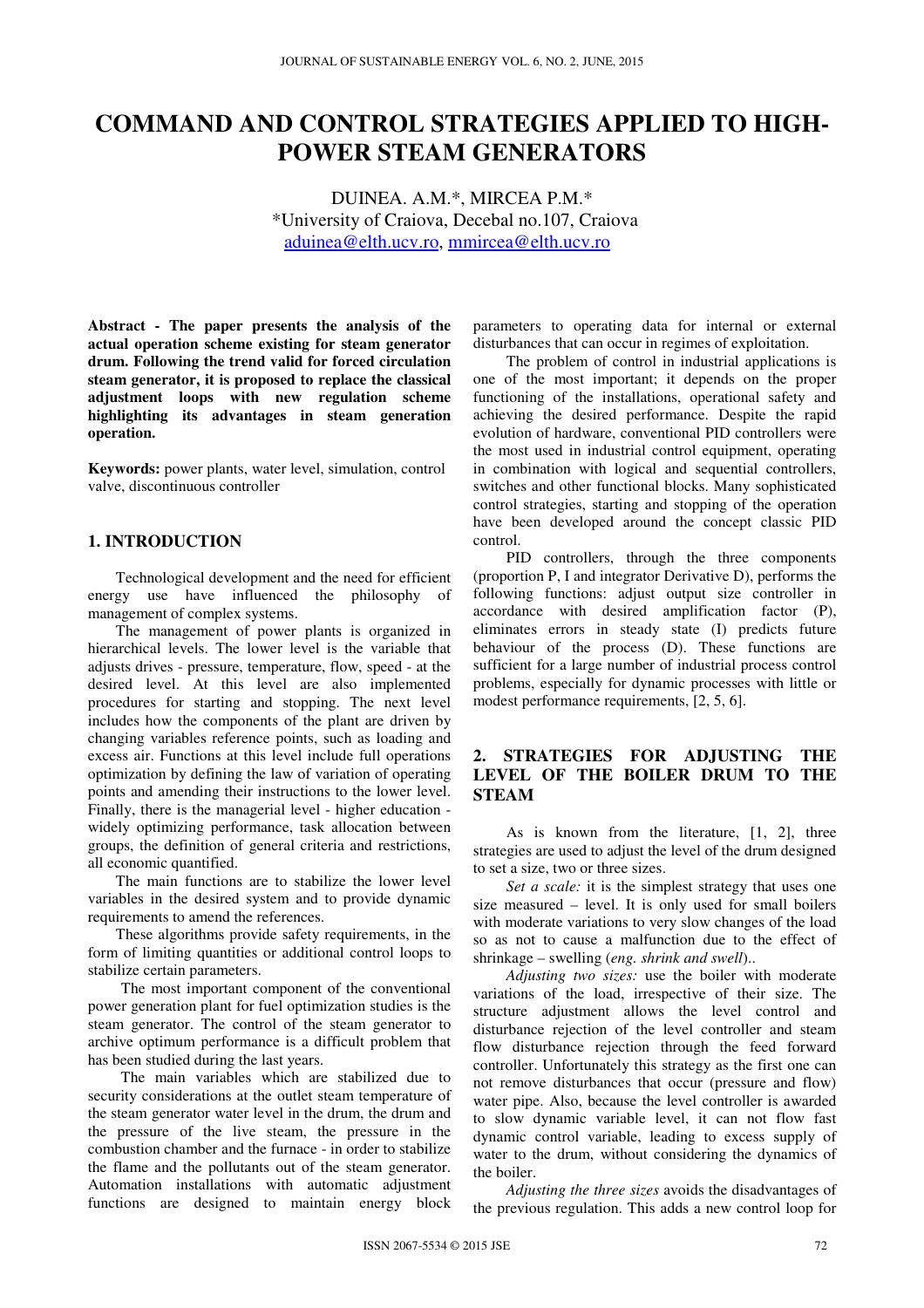the water flow that will be the reference output of the adder masses.

The flow controller for water used as a water flow measure and reference. The steam flow is processed with the feed forward controller and level variations by the level controller. In this way the drum level is maintained by adjusting the water flow and maintaining mass balance/heat. This structure allows an independent and fair of the regulators depending on the dynamics of the measured values.

The current adjusting structure does not fall within the solutions implemented by companies with tradition and reputation in the field and presented in the literature, [2] and the following disadvantages: a single controller for three sizes measured: level, flow of water and steam flow; measured the three different dynamics sizes (large time constants and low level flow rates) and the mass balance is not achieved in a position control system to allow for the heat balance.

Upgraded control loops are designed to ensure proper operation of the group to start and load regime change, taking action to this end primarily on the main automation, is regulating the flow of boiler feed water through valves 100% and 40% starting with valves, regulation of the temperature of the live steam injections, the temperature of the superheated steam intermediate, regulating the level in the degasser, regulating the pressure in the degasser, IP bypass system (pressure control and the steam temperature), the bubbles start to adjust the level (power expander) and a purge tank, the regulation of the intermediate pressure steam superheated by the exhaust, the system of the bypass MP-JP (regulation of pressure and temperature), adjust the steam pressure and temperature the labyrinth.

Automation installations with automatic adjustment functions are designed to maintain energy block parameters at operating data for internal or external disturbances that can occur in regimes of exploitation.

In normal operating mode of the steam generator is used in addition to the main parameter adjusted - the level in the drum – additional parameters is used feed water flow signals and the total flow of steam power boiler, thereby preventing a major change in drum level with load variation.



**Fig. 1. Drum level control loop - current version** 



**Fig. 2. Level drum regulator**

In the Figure 3 is presenting the comparison of the steady state and dynamic conditions system response. At a step change of 10% of the superheated steam flow steam the drum level falls following that later, depending on the sensitivity value that starts to increase and it will stabilizing slower or faster.



**Fig. 3. Provided with system response regulator (sensitivity 150, from 6 [s])** 



**Fig. 4. The regulator system response provided with the variation of time, sensitivity 150**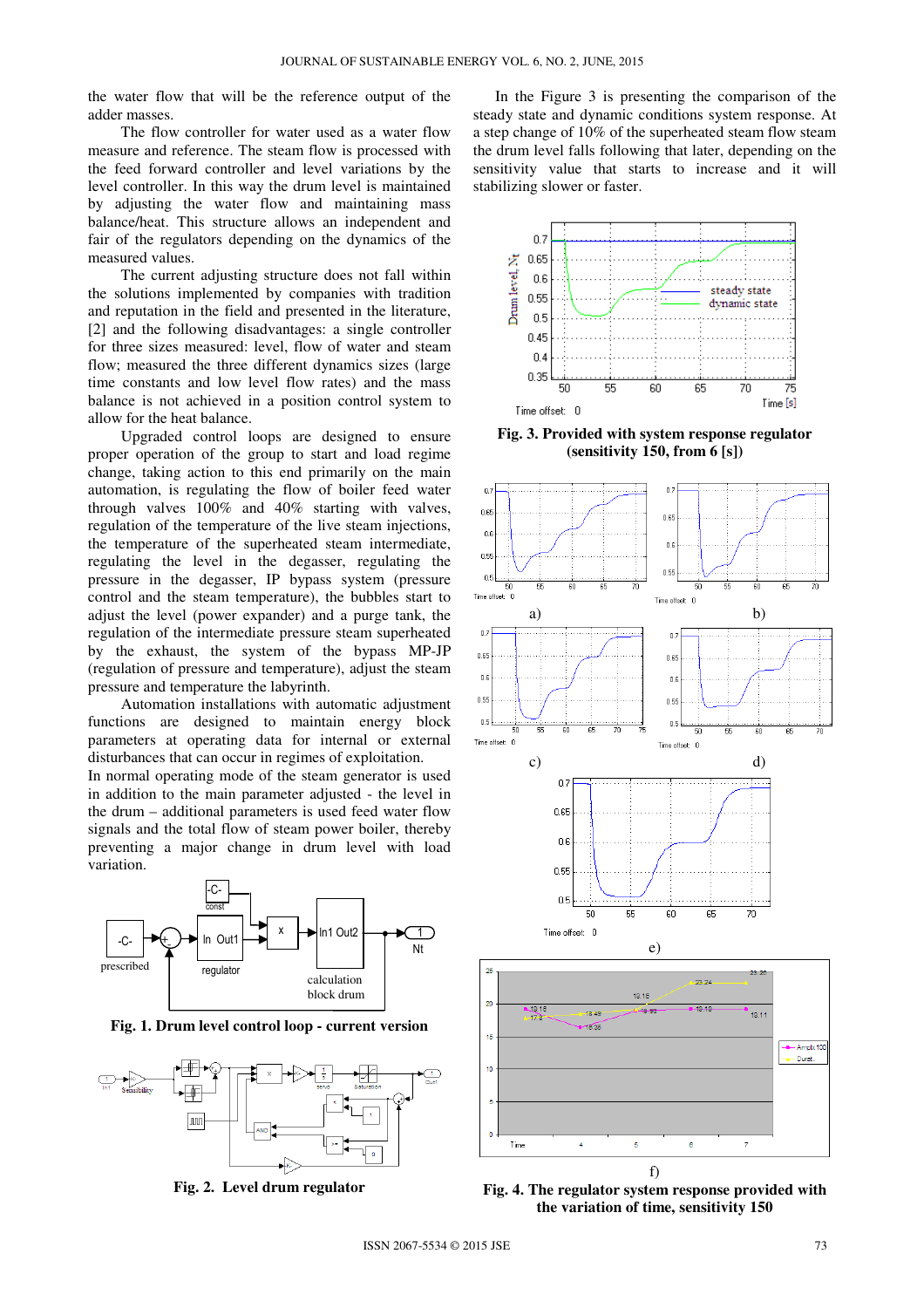a) period 4 [s]; b) period 5 [s]; c) period 6 [s]; d) period 7 [s];

e) period 8 [s] f) the variation of amplitude and duration of amortization The controller from the control loop is working at 150 sensitivity. Figure 4, leads to a better system response when is operating for a 5 seconds period. Thus, at this value the amplitude is minimal; the duration of stabilizing is with little deviation from the immediate values.



# **Fig. 5. The regulator system response provided with the variation of time, sensitivity 200**

a) period 5 [s]; b) period 6 [s]; c) period  $7 \text{ [s]}$ ; d) period  $8 \text{ [s]}$ e) the variation of amplitude and duration of amortization

Figure 5 shows a second case under analysis, sensitivity regulator 200, maximum value. The optimum operating point of the system is achieved at the period 5 second, when both parameters reach minimum values.

Thus, comparing Figures 4 and 5 can conclude that for optimum response in dynamic operating system, the regulator control loop must be characterized by maximum sensitivity and the period around the lower value of the variation allowed.





#### **Fig. 6. Feedback of regulator system with constant period and variable sensitivity capabilities**  a) period 4 [s]; b) period 5 [s]; c) period 6 [s]; d) period 7 [s]

A final analysis of the loop level control from the drum was made keeping constant the period instead it was changed the sensitivity of the controller. From the four graphs presented in the Figure 6 it is shown the perfect overlapping of the response signal observed for periods of higher values (6 and 7 seconds), which is not so affected by variation in sensitivity. For closed periods to the lower limit appears on the graphic allure slight modification of the response curve of the system, observing here that the amplitude and duration of the signal damping minimum values for 5 seconds.

In the current version of operating system for automatic water level in the drum type using a proportional regulator and a discontinuous action actuator element whose command execution is pulsed with a total duration of working time of about 6s and with a working time of 2s - the valve as integrator element. In this structure the transfer function is performed by a PI.

Using elements of control and the current scheme with drum of steam generator is provided, leads to the following observations: diagram using discrete electronic circuit devices; theoretical adjustment for controllers is not proved adequate under practical operation; FEA equipment in the system is not longer made or replacement of defective parts; any transition from manual to automatic requires the operator to stabilize the first to come to the reference value and then pass it automatically; control diagram does not take account of changes in the level due to variations in temperature or pressure of the drum.

### **3. THE PROPOSED VERSION**

The proposed version uses a digital controller with component integration, leading to reduced error stationary and sampling period of 0.1 s eliminating any delay in answering disturbance. This version produces an impulse actuator control variable duration (minimum 0.5 s - up to 4 s) which depends on instantaneous deviation difference between set point and actual value level.

We propose to use a digital system adjustment scheme (DCS) with safe equipment, with control of external and internal functional elements microsecond level with the manual removal of the loop on the occurrence of any defect.